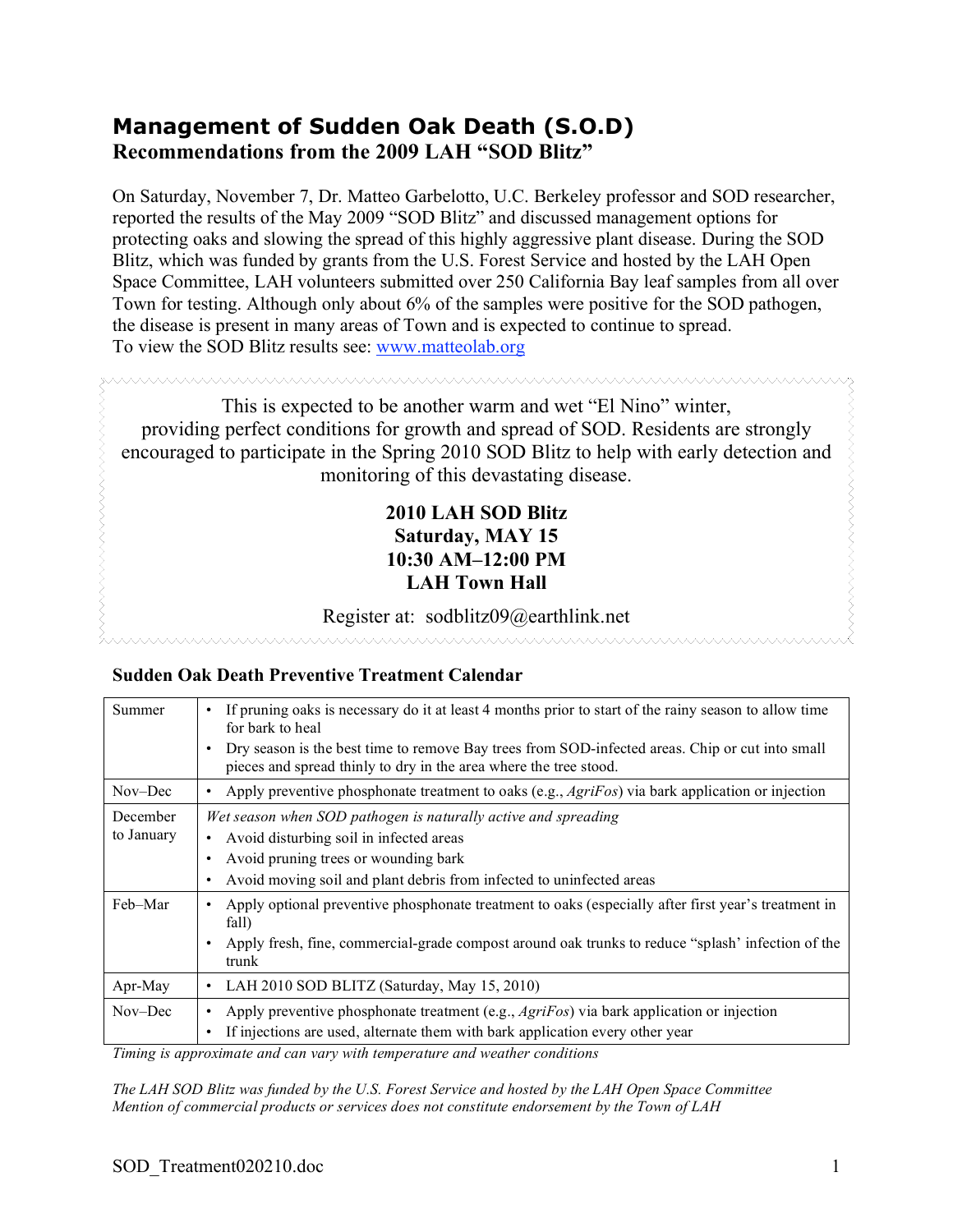## **Management Options for Areas Where SOD Is Present**

- Select specific oaks to protect (i.e., high value or potentially hazardous trees); it may not be possible to save all trees.
- Although hundreds of plant species can become infected with SOD, Tan oak, Coast live oak, California Black oak, and Shreve oak are the most susceptible trees in our area. Deciduous oaks such as Valley oak, Blue oak, and Oregon oak are not susceptible to SOD.
- California Bay Laurel trees harbor the SOD pathogen and spread it to oaks. Remove bay trees within a 5-10 yard radius from the trunk of selected oaks. (Measure from the trunk of the oak to outer leaves of the bay.) Treat the cut stump surface with *Round-Up* to prevent resprouting. The best time to cut Bays is during the dry summer months.
- Although Bays contribute to disease spread, keep in mind that bays are important for many wildlife species and, should oaks be lost, bay trees may be the only remaining mature trees.
- Treat uninfected oaks with phosphonate (e.g., *AgriFos*) in fall (November-December) and/or spring (mid-February to March). Preventive phosphonate treatment increases resistance to the SOD pathogen. (See details below.)
- EARLY TREATMENT IS ESSENTIAL. Only *uninfected* oaks respond to phosphonate treatment; oaks that are already infected generally do not benefit and will die.
- In March, before the peak infection season, spread fresh, fine, commercial compost (not mulch) about a half- to one-inch thick in a 3- to 6-foot wide band around the trunks of selected trees and rake it into the soil. Do not pile compost on the trunk. Organisms in the compost help destroy the SOD pathogen and reduce infection from "splash up" from the soil.
- Applying insecticide in addition to phosphonate provides little or no benefit. Insects invade trees that are already beyond saving and their arrival is a warning that a tree is dying and may be a hazard.
- Fertilizing is not recommended and appears to make trees more susceptible to SOD.
- Oaks should be pruned only in the dry summer months, at least four months before the start of the rainy season. This allows time for bark to heal before the peak infectious period.
- During the winter rainy season, avoid activities that can wound the bark or disturb the soil around oaks and bays.
- Avoid moving soil and plant debris with the SOD pathogen from infected to uninfected areas on tools, shoes, bikes, and hooves. Work first in uninfected areas and then in infected areas.

## **Preventive Chemical Treatment For At-Risk Oaks**

Detailed information on how to do phosphonate bark applications and injections can be found at: www.cnr.berkeley.edu/garbelotto/english/treatment.php

• *AgriFos* is a phosphonate fungicide registered by the State for treatment of SOD. Other phosphonates are also commercially available (e.g., *Nutriphyte*, *Phostrol*, and *Phytoguard*) and appear to be equally effective.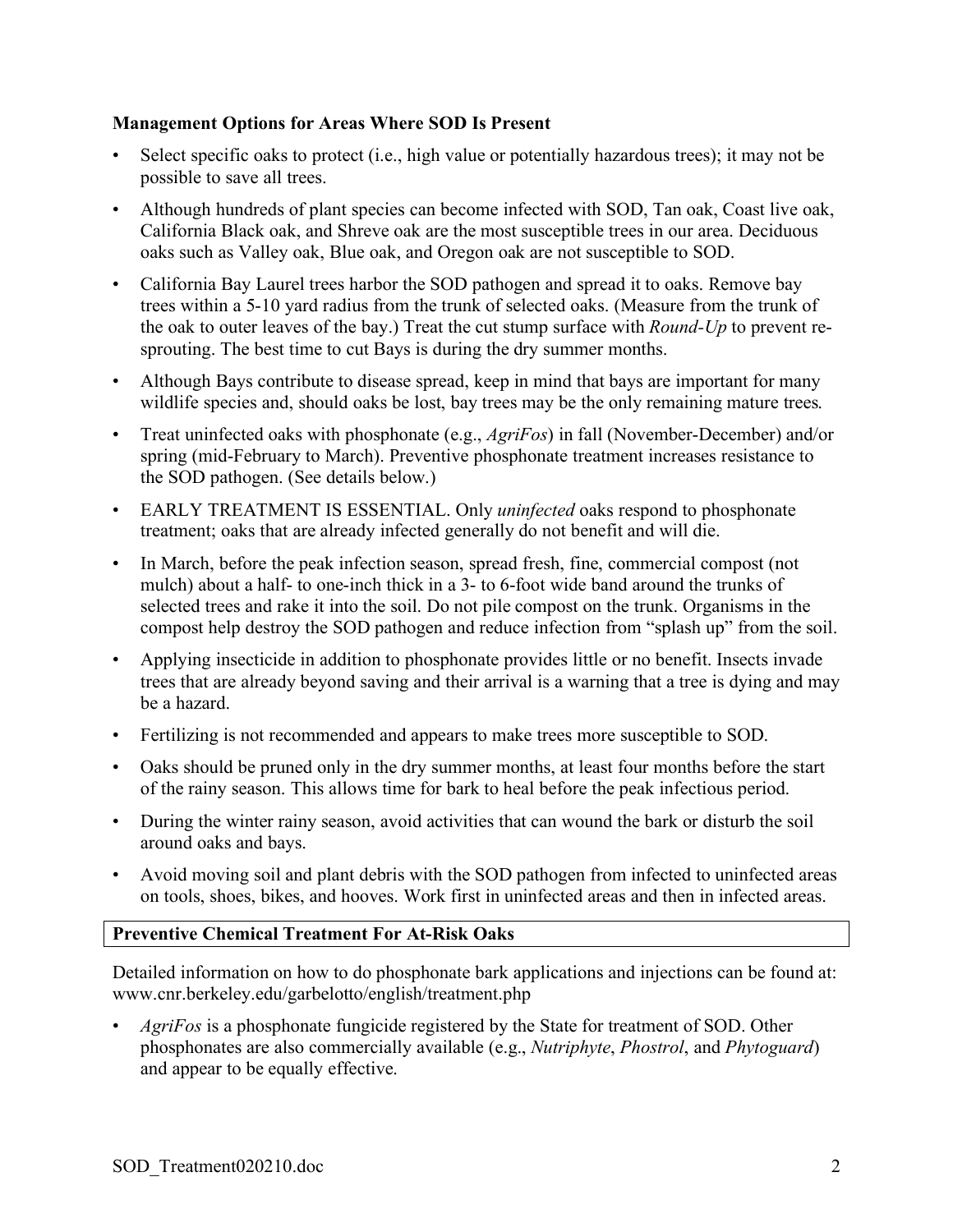- Phosphonates do not kill the SOD pathogen; rather, they aid the tree by inducing its natural defense mechanisms. Phosphonate treatment is for oaks and tanoaks only, not for California Bays trees.
- Homeowners can apply phosphonate themselves or hire an arborist. Two application methods are available and have similar efficacy:
	- 1. Bark application: Phosphonate solution (e.g., *AgriFos*) is mixed with surfactant (e.g., *PentraBark*) and sprayed onto the bark from the base of the trunk to as high up as you can reach (9-12 feet). The phosphonate is absorbed through the bark. Alternatively, the solution can be applied with a paintbrush. Moss MUST be removed from the bark for the tree to absorb the bark spray. Use a stiff brush or high-pressure water hose.
	- 2. Injection: Phosphonate solution is injected into the woody part of the tree via a re-useable pressurized syringe (one injection every six inches around the trunk). No surfactant (PentraBark) is used. Moss removal is not required for injections. The syringe is removed after the tree absorbs the solution (typically 15-60 minutes).
- Timing of phosphonate application is important because trees must be *active* to absorb the phosphonate and need about 4-8 weeks to convert it to an active form. Warm, sunny days are best.
- Phosphonate treatment is most effective in the fall (November to December) after oak trees break summer dormancy and become active and before the weather becomes too cold. An alternative treatment window is early spring (February to March). Timing is approximate and varies with weather conditions.
- Two applications are recommended the first year. If possible, treat with injections in the fall and bark application in February-March.
- In subsequent years, one yearly treatment (in the fall) is recommended. Alternate injections and bark applications each year (e.g., bark application one year, injections the next).
- Phosphonate treatment is for oaks and tanoaks only, not for California Bay trees.

## **Disposal of SOD-Infected Plant Material**

- To prevent spread of SOD to other areas, keep wood and trimmings from SOD-infected Bays and oaks on your property, if possible. Chip or cut into small pieces and spread thinly to dry in the area where the tree stood. The faster the materials dry out, the less SOD survives. Do not place it in piles or cover it with a tarp. Keep cut Bay trimmings at least 3-6 feet away from trunks of susceptible oaks.
- Larger wood can be cut for firewood and burned in your fireplace.
- SOD-infected materials less than 6 inches in diameter and less than 5 feet long can be placed in your green yardwaste (compostables) cart for weekly pick-up. GreenWaste Recovery carries it in covered trucks to a commercial composting facility that follows strict composting standards to assure that the pathogen is killed.
- Home composting is generally not adequate to kill the SOD pathogen.